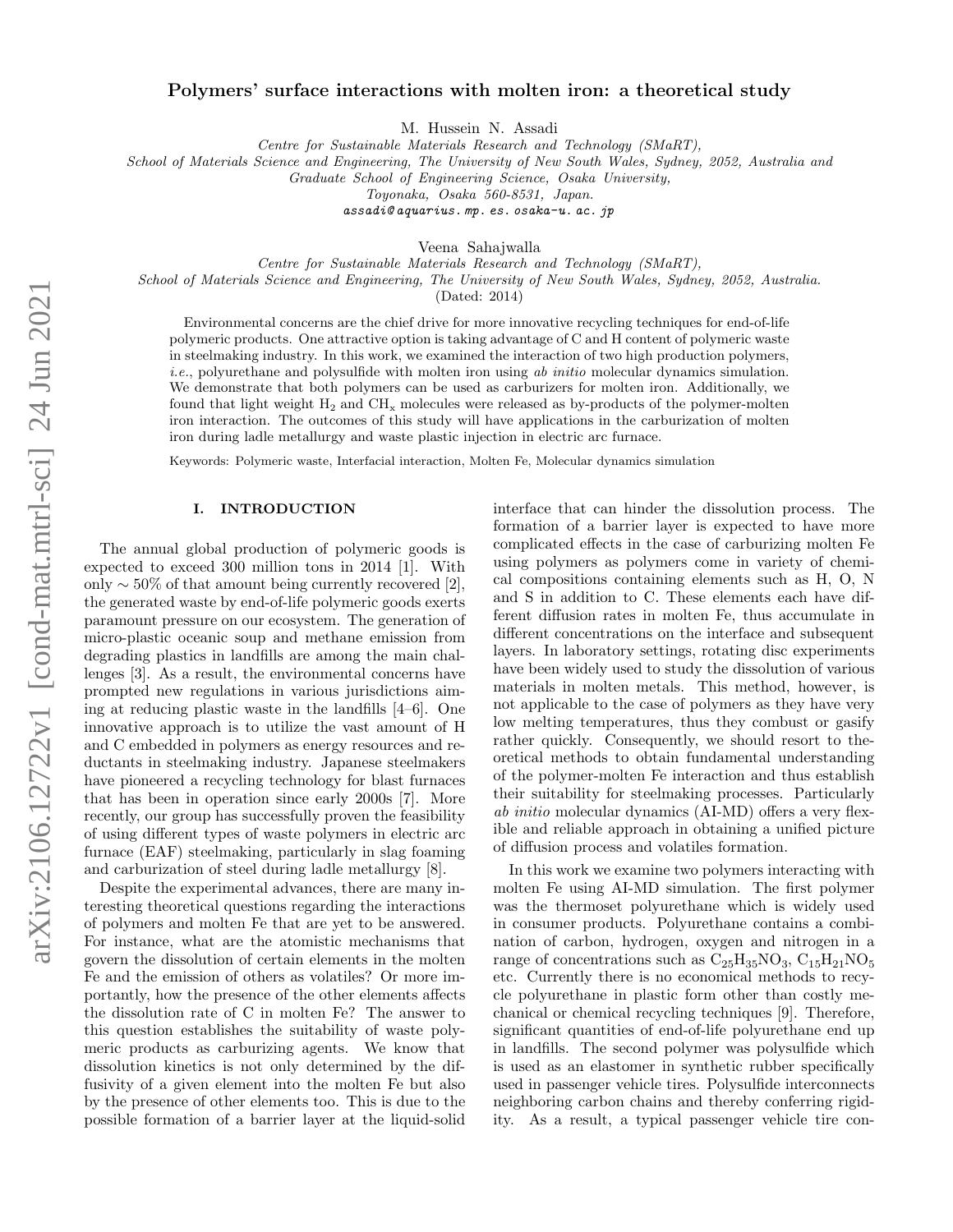tains up to 1 wt.% S due to the polysulfide additives [10]. Characterizing the interactions of polyurethane and polysulfide with molten Fe, will open a new avenue for reducing the adverse environmental impact when these polymers reach the end-of-life cycle.

#### II. METHODOLOGY

#### A. Computational Settings

Spin polarized ab initio molecular dynamics (AI-MD) were performed with the Vienna *ab initio* simulation (VASP) package [11–13] using plane-wave basis for expanding electronic wave functions. Electronic exchange and correlation interactions were approximated by PW91 functional [14]. The energy cutoff for all configurations was set 500 eV while only gamma point was used to generate the k-point grid. The self-consistency tolerance threshold was set at  $10^{-5}$  eV. AI-MD simulations were performed using Nose–Hoover thermostat to produce an NVT ensemble [15, 16]. The time step for all molecular dynamics was set, at most, to 0.5 fs. The simulation was performed on Intel Xeon Sandy Bridge 2.6 GHz processors and consumed  $\sim 2 \times 10^{+5}$  hours of CPU time.

#### B. System Settings

Initially a supercell of  $3a \times 4b \times 5c$  of conventional  $\alpha$ Fe cell containing 132 Fe atoms was constructed. The dimension of this supercell was 8.59 Å  $\times$  11.46 Å  $\times$  14.32 Å. This structure was then cleaved along  $(0\ 0\ 1)$  plane and a vacuum slab of 20 Å was added. The large vacuum space was required to study the volatile that might form during the interactions. Then, the first two planes of Fe with  $z = 0$  Å and  $z = 0.9$  Å were fixed while the rest of Fe atoms were allowed to equilibrate at 1823 K for 20 ps to reach the liquid phase. The fixed Fe layers (marked in Fig. [1\)](#page-1-0) were required to prevent artificial interactions and diffusion of volatiles into molten Fe at the second Fe interface. We have previously demonstrated that the obtained molten Fe's pair correlation function was in good agreement with experimental results [17].

To study the dissolution of polyurethane and polysulfide in molten Fe, one single monomers of the respective polymers was placed at the interface of the molten Fe. The composition of the monomers is given in Table [I.](#page-2-0) A schematic representation of the initial atomic positions of the interacting monomers and molten Fe is also demonstrated in Fig. 1(a) and (b). In the both cases, few different initial configurations were examined to investigate the effect of the initial coordination on the simulation process. It was found that an approximate distance of  $\sim$  1.5 Å between the surface of molten Fe and a parallel and the monomers, as demonstrated in Fig. [1\(](#page-1-0)a) and Fig. [1\(](#page-1-0)b) would best facilitate the interactions. Then

<span id="page-1-0"></span>

Fig. 1. The initial structures of the (a) polyurethane and (b) polysulfide monomers in interaction with molten Fe. The dashed blue lines indicate the Fe planes that were fixed during the AI-MD simulations.

the monomer-molten Fe systems where allowed to equilibrate for 15 ps (30000 single point calculations for each monomer system) to ensure that energy fluctuations were smaller than  $\sim 0.2\%$  of total energy as demonstrated in Fig. [2.](#page-2-1)

#### C. Analysis of Data

The interaction of monomers with molten Fe was analyzed by probing the density profiles  $(\rho(z))$  for each element sampled over series of bins that divided the supercell. These bins are set to be parallel to the molten Fe surface e.g. z direction.  $\rho(z)$  for a given element was calculated using the following equation:

$$
\rho(z) = \frac{\langle N_z \rangle}{A_{xy} \Delta_z} \tag{1}
$$

Here  $\langle N_z \rangle$  is the time-averaged number of atoms in a given bin of the length of and  $A_{xy}$  is the bins' cross section area. In order to obtain accurate spatial density profile, the bin size  $\Delta_z$  were chosen in a manner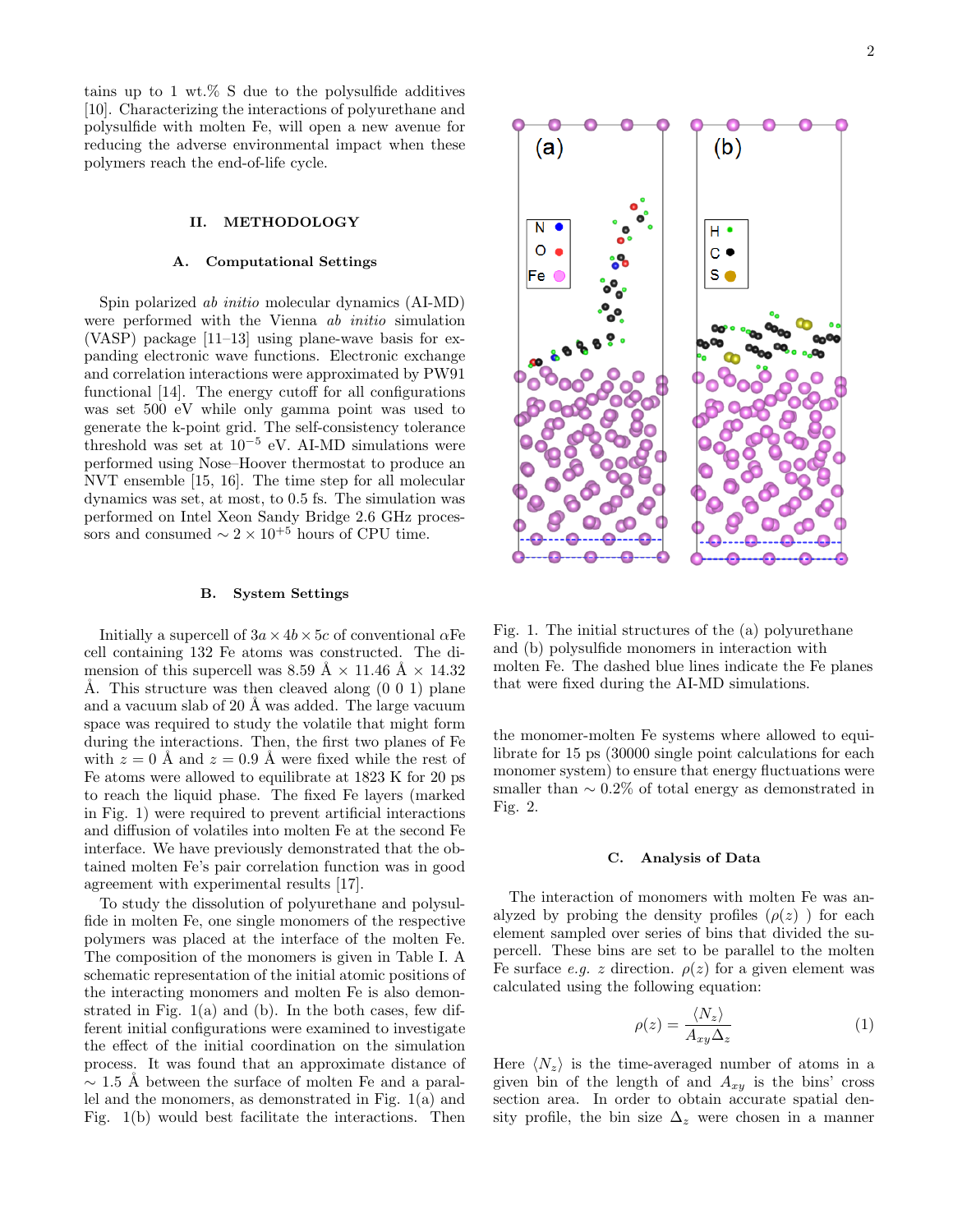TABLE I. The initial composition of the monomers and the interaction resultants.

<span id="page-2-0"></span>

|                                    | Polyurethane              | Polysulfide                 |
|------------------------------------|---------------------------|-----------------------------|
| Monomer Composition                | $C_{17}H_{18}O_4N_2^{-1}$ | $C_{24}S_{4}H_{16}$         |
| No. of diffused C atoms            | 3                         | 10                          |
| No. of diffused H atoms            | 3                         | 4                           |
| Interface composition <sup>2</sup> | $1O-1N-3H-4C$             | $2S-3H-5C$                  |
| Volatiles                          | Н,                        | $H_2$ , CH <sub>y</sub> , S |

<sup>1</sup> Both ends of the polyurethane monomer were saturated with hydrogen to maintain charge neutrality.

<sup>2</sup> The presented composition does not include the Fe atoms that are readily present in the interface region.

<span id="page-2-1"></span>

Fig. 2. The energy fluctuations of molecular dynamics run in the final stages of the simulation. The larger magnitude of the fluctuations in the Fe plus polysulfide system is due to larger mass of  $S$  and  $CH<sub>x</sub>$  volatiles.

that allows the density variation within the bin to be far smaller than the density variation across neighboring bins. Therefore, we divided the supercell along z direction into 343 bins for which was equal to  $\sim 0.1$  Å. The time average was taken over 100 snapshots separated by 0.05 fs. The time interval between these snapshots was set an order of magnitude smaller than the one of AI-MD simulation time steps to avoid averaging over the general evolution of monomer-molten Fe interaction. The abundance of different elements then was probed in three distinct regions. First, the bulk area of molten Fe where the presence of an element indicated diffusion. Second,

# III. RESULTS AND DISCUSSION

# A. Interfacial Composition and Volatiles

The density profile of the equilibrated structure of polyurethane monomer and molten Fe is presented in Fig. [3\(](#page-3-0)a) which indicates the C and H diffusion into molten Fe. More quantitatively as indicated in Table [I,](#page-2-0) out of the 17 C atoms three were diffused into molten Fe while four C atoms were deposited on the interface. Moreover, out of 18 H atoms, three were diffused in molten Fe while another three H atoms were deposited on the interface. As illustrated in Fig. [3\(](#page-3-0)b), by  $t = 15$  ps, only one of the carbon rings of polyurethane's monomer was consumed by molten Fe. Consequently, the residual compound consisted of one dehydrogenated carbon ring attached to a C-N chain. The only volatile emission was gaseous H as indicated by the H peak at  $z = ∼ 34$  Å indicates in Fig. [3\(](#page-3-0)a). In addition to C and H, one N atom and one O atom were also found to be deposited on the interfacial surface. However, no N atom nor any O atom was diffused into the bulk region of the molten Fe. The lack of N diffusion can be attributed to retardation of N dissolution in presence of C that has higher diffusivity in molten Fe. The retardation of N dissolution in molten Fe is in the presence of other elements has been previously reported in various experiments [18]. Furthermore, the preference of N atom to remain on the interfacial surface infers N aggregation at the grain boundaries in solidified steel. Such aggregation has also been observed experimentally on numerous occasions. Interfacial N atom can enhance the mechanical properties of various type of steels [19]. The reason is attributed to N's increasing the inter-planar friction among grain boundaries thus consequently hardening the steel. The interfacial O atom on the other hand is expected to be captured by the slag that would form during polymer-molten Fe interaction.

The equilibrated structure of polysulfide monomer and molten along with the corresponding density profile are Fe is demonstrated in Fig.  $4(a)$  and (b) respectively. Fig. [4](#page-4-0) indicates that out of 24 C atoms, ten C atoms were diffused into the molten Fe while five C atoms were deposited on the interface. Additionally, out of 16 hydrogen atom, four hydrogen atoms were diffused in molten Fe while another three H atoms were deposited on the interface. In addition to the interfacial H and C, there were two S atoms on the interfacial region as well. The deposition of S at the interface was previously predicted using Monte-Carlo simulation [20] and was found to slow down the rate of carburization and decarburization of molten Fe. The emitted volatiles were gaseous  $H_2$ , S and nine  $\text{CH}_x$  unsaturated hydrocarbons as indicated by the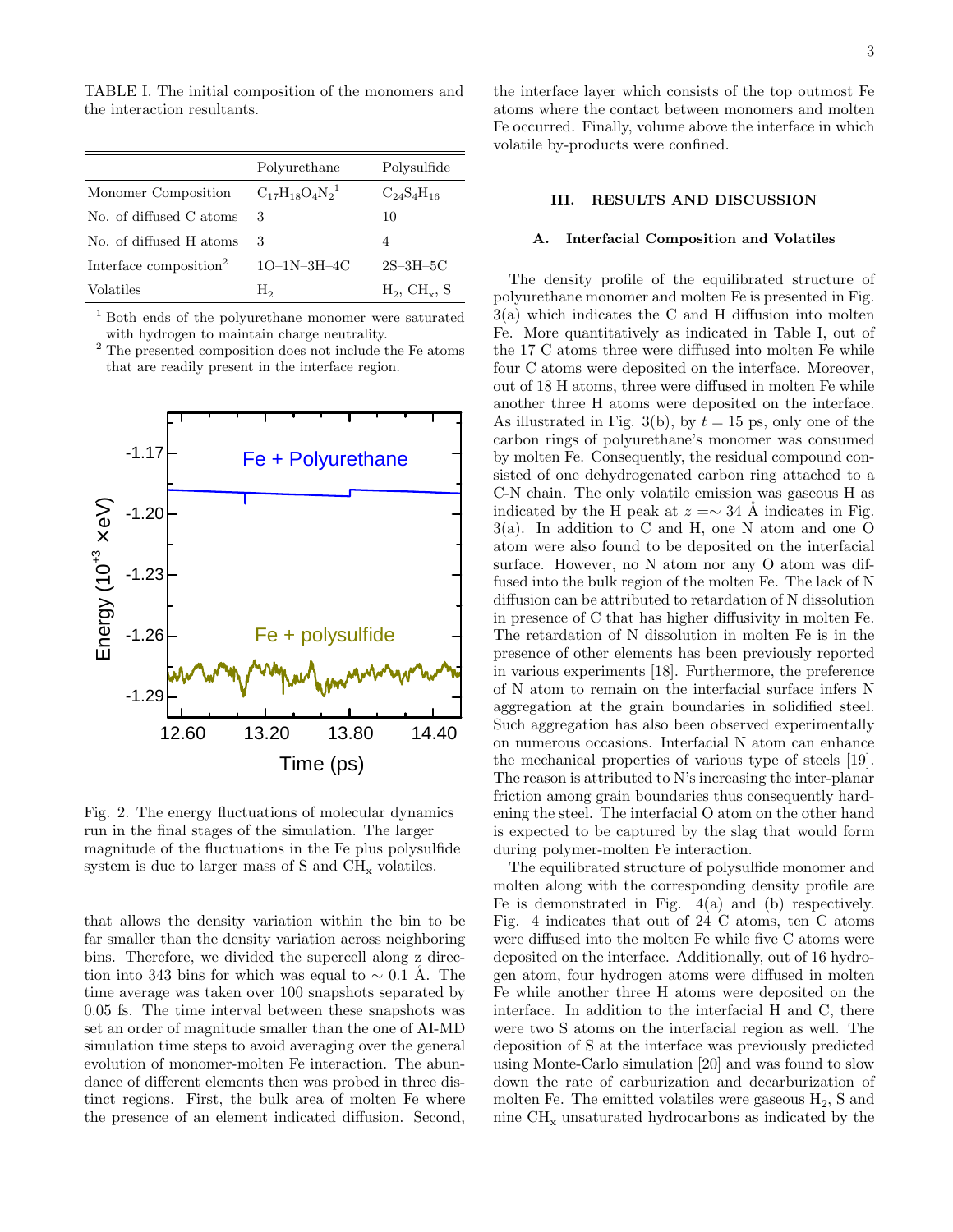H, S and C peaks at  $z = \sim 34$  Å in Fig. [4\(](#page-4-0)a). In this case, the emitted  $H_2$  and  $CH_x$  can be used as foaming and reducing agents while S is expected to be absorbed by the slag.

<span id="page-3-0"></span>

Fig. 3. (a) Calculated density profiles of the diffusion process of the polyurethane monomer in molten Fe at  $T = 1823$  K after 15 ps. (b) The schematic representation of final structure with averaged coordinates over 100 steps. The presentation of atoms are as following: (i) pink spheres for Fe, (ii) black spheres for C, (iii) green spheres for H, (iv) blue spheres for nitrogen and red for oxygen. The dashed lines mark the interfacial layer.

# B. Diffusion Process

Among all elements present in both monomers, H and C were the only elements that crossed the interface region and diffused into the bulk region of the molten Fe within the time scale of the simulation. We now try to analyze the diffusion process of H and C in detail and relate them to the macroscopic phenomena. Earlier experimental reports suggest that the dissolution of C consists of two steps: C's interfacial diffusion and then mass transport by turbulent liquid Fe motion [21]. The interplay between these two steps restricts the excessive C dissolution in molten Fe. Contrarily, H's dissolution in

molten Fe is predominantly controlled by diffusion at the interface only, therefore significant quantities of H can be dissolved in stagnant molten Fe, even in the absence of turbulent motion of the molten Fe [22]. Through AI-MD simulation, we can obtain quantitative insight into the initial diffusion of the H and C dissolution in molten Fe while mass transport phenomenon related to turbulent liquids are out of the scope of our calculations.

### C. Carbon Diffusion

To compare the carburization performance of polyurethane and polysulfide, we now calculate the  $diffusivity (D)$  of C from the monomers using the Noyes-Whitney equation:  $dC/dt = AD/d/_{\rho_s-\rho_b}$ . Here A is the cross section of the simulation supercell,  $d$  is the width of the interfacial region,  $\rho_s$  is the concentration of C on the surface layer and  $\rho_b$  is the C concentration in molten Fe. By having the volumes of the interface layer and the inner volume of the molten Fe, we then can calculate  $\rho_s$  and  $\rho_b$  from the C concentration in the interfacial and bulk areas. We can assume that  $dC/dt = C_b/\Delta t$  where  $C_b$  in the number of C atoms in the bulk region and  $\Delta t = 15$  ps. We determined if an atom was in the interface or bulk region by examining its coordination number based on bonding with Fe atoms. Bond connectivity was established by examining the charge density profiles of the averaged coordinates that were previously used to generate the density profiles. This procedure yields a C diffusivity of 0.105  $\AA^2$  ns<sup>-1</sup> for polyurethane and 0.137  $\AA^2$  ns<sup>-1</sup> for polysulfide. The calculated diffusivities indicate that by the time the monomer-molten Fe system had reached equilibrium, the mass ratio (weight percentage) of dissolved C was 0.49% for polyurethane and 1.68% for polysulfide. In the polysulfide case the dissolved C mass ratio was larger than that of polycarbonate, i.e., 1.45% which is one of the most efficient carburizing polymers for molten Fe [17]. The lower carburization performance of polyurethane may be attributed to its lower density and also the presence of N and O in its composition.

### D. Hydrogen Diffusion

For both monomers we found that hydrogen was present in three forms: (i) hydrogen diffused through the interface to the bulk region; (ii) the interfacial hydrogen and (iii) the volatile hydrogen. The continuous fluctuations of H density profiles in Fig.  $3(a)$  and Fig. [4\(](#page-4-0)a) over these three regions indicate the highly mobile nature of H at this temperature range. The volatility of H at  $T = 1550$  °C, and its effects on metallurgical processes has been widely studied by experimentalists [23]. The solubility of H in molten Fe is, therefore, known to be critically dependant to  $H_2$ 's partial pressure [24] and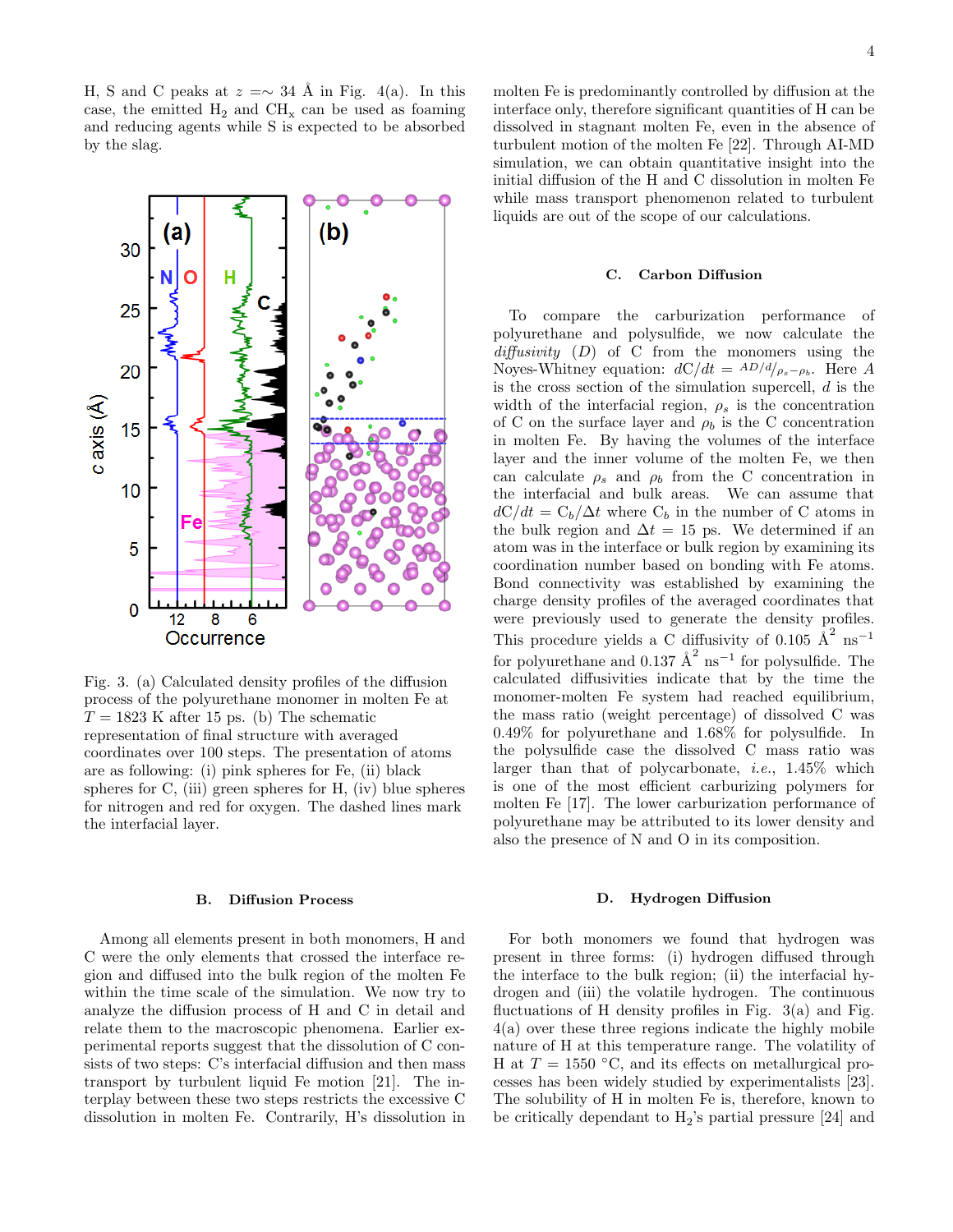<span id="page-4-0"></span>

Fig. 4. Calculated density profiles of the diffusion process of the polysulfide monomer in molten Fe at  $T = 1823$  K after 15 ps. The isolated H and S peaks in (d) at  $z = \sim 34$  Å denote isolated gaseous H and S that are detached from the polysulfide monomer. (b) The schematic representation of final structure with averaged coordinates over last 100 steps. The presentation of atoms are as following: (i) pink spheres for Fe, (ii) black spheres for C, (iii) green spheres for H, (iv) dark yellow spheres for sulfur. The dashed lines mark the interfacial layer.

consequently under extreme conditions significant quantities of H can be dissolved in molten Fe [25]. However, experimental data on steel reduced by  $H_2$  have proven that H escapes from molten Fe during solidification in a significantly fast manner [26]. The reason is attributed to relatively small value of H's migration enthalpy in solid steel which is 0.01 eV [27] (compared to that of Cr which is 0.761 eV or that of Ni which is 1.338 eV [28]). Consequently, the H content that is dissolved during interaction with polymers is expected to escape out of solid steel in the dry environment over macroscopic time scales after solidification. This point can be further verified by the fact that at room temperature, the diffusivity of H in pure bcc Fe is about  $1.0 \times 10^{-4}$  cm<sup>2</sup> s<sup>-1</sup> compared to  $1.0\times10^{-16}$  cm<sup>2</sup> s<sup>-1</sup> for C [7]. As a result, H's higher diffusivity implies that in the absence of trapping centers such as dislocations and point defects, H's concentration will

decrease to very small quantities over matter of hours in homogeneous steel. However, depending on factor such as the cold-working and quenching process, H may be trapped in dislocations. For instance, the concentration of H is expected to be  $10^{19}$  cm<sup>-3</sup> for dislocation density of  $10^{11}$  cm<sup>-2</sup> [29].

### IV. CONCLUSIONS

Using *ab initio* molecular dynamics, we could quantitatively study the interaction between polyurethane and polysulfide monomers with molten Fe. The results can be summarized as following:

1. The dissolved carbon mass ratio from polyurethane and polysulfide were 0.49% and 1.68% respectively. In this regard polysulfide is a superior carburizer than polyurethane. Nonetheless, both of these polymers can be used as carburizing agents instead of natural carbonaceous materials such as fossil fuels and coal.

2. H diffusivity in molten Fe was detected. Such diffusivity has been observed in earlier experiments and it is known to be mostly reversible and critically temperature, pressure and process dependent.

3. Within the range of the simulation time, no diffusion of S or N into the bulk region of molten Fe was observed. This point was in agreement with previous experiments reporting the accumulation of these elements at the interface. In the case of S, it is expected to be captured by the slag.

4. Polyurethane interaction with molten Fe resulted in emitted H<sup>2</sup> molecules while polysulfide interaction resulted in  $H_2$ , S and  $CH_x$ . The emitted  $H_2$  and  $CH_x$  can be utilized as heat resources or reducing agents depending on the application.

To conclude, these simulations, although computationally expensive, shed light on interesting phenomenon regarding the interaction of polymeric monomers with molten Fe. The anticipated advances in computer power combined with more efficient software parallelization in near future will mean longer and larger simulation will be feasible to perform in order to fully understand the mechanisms governing the dissolution of polymer in molten metals.

# V. CONFLICTS OF INTEREST

The authors declare that there is no conflict of interest.

## VI. ACKNOWLEDGMENTS

This work was supported by Australian Research Council through Grant No. FT0992021. The computational facility was provided by Intersect Australia Ltd.